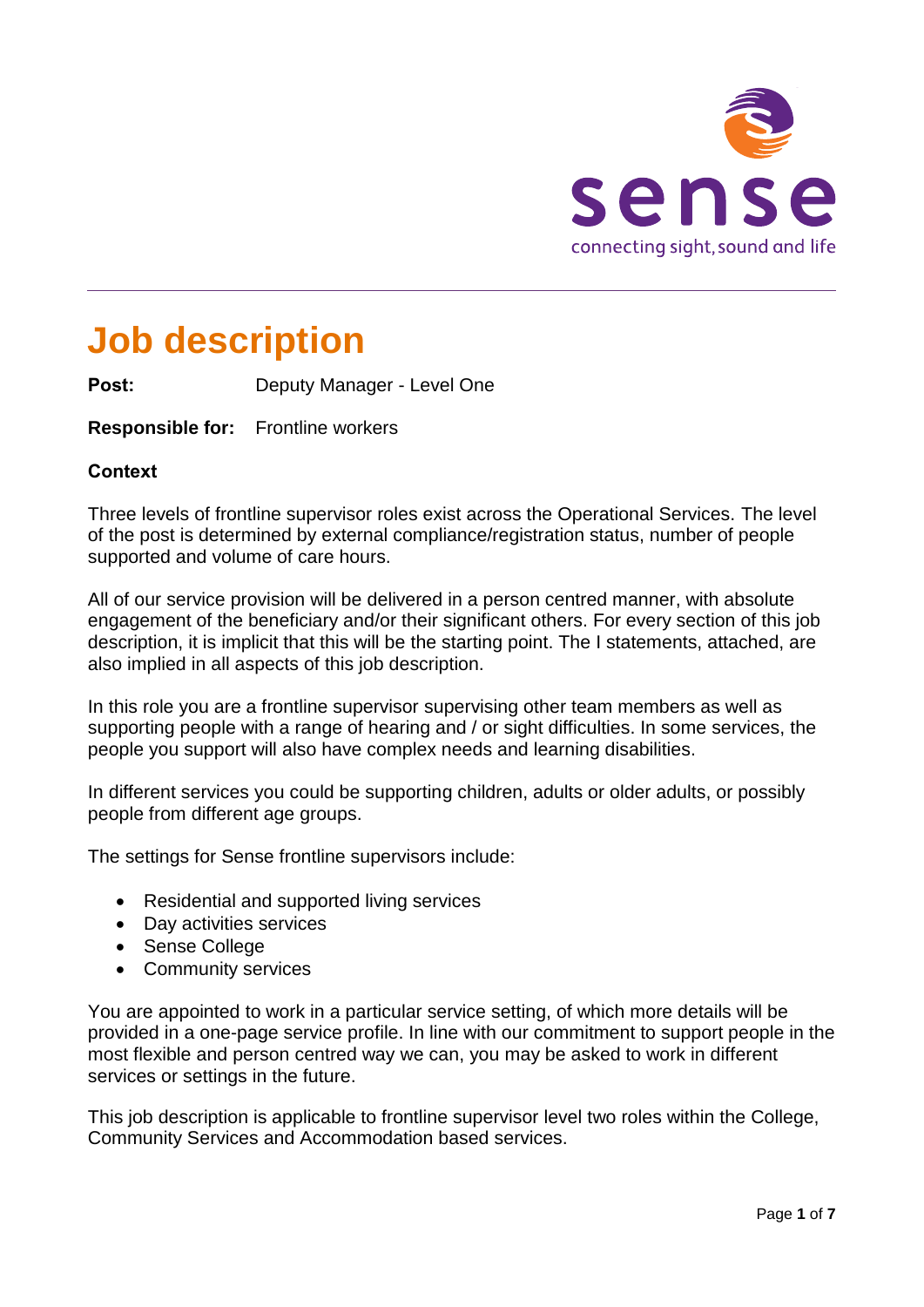

## **Purpose**

- 1. To support the manager to effectively manage a team of staff to deliver person centred, specialist services to beneficiaries
- 2. To provide a customised, responsive and high quality service to people with multiple sensory impairments, physical and/or learning disabilities who use Sense services
- 3. To deliver services which meet or exceed organisational expectations and standards
- 4. To create and maintain safe working environments in which staff can fulfil their duties
- 5. To create and maintain an environment where staff can achieve excellence, develop within the service and access the range of organisational opportunities
- 6. To contribute to the wider planning and delivery of services within the Operational **Services**
- 7. To work collaboratively with all directorates within the organisation in pursuit of seamless service to beneficiaries and staff
- 8. To act as a representative of Sense in all dealings with external professionals, families, carers and members of the public, and to protect the reputation of the organisation in those dealings
- 9. To work with other Sense managers and external stakeholders to promote and market Sense's unique offer.

### **Key Responsibilities**

- **1. To support the manager in providing line management support to a team of staff by:**
- 1.1 Conducting regular supervisions (in line with KPI frequency) where performance is assessed, managed and developed
- 1.2Conducting regular team meetings where service progress and person centeredness is assessed, managed and developed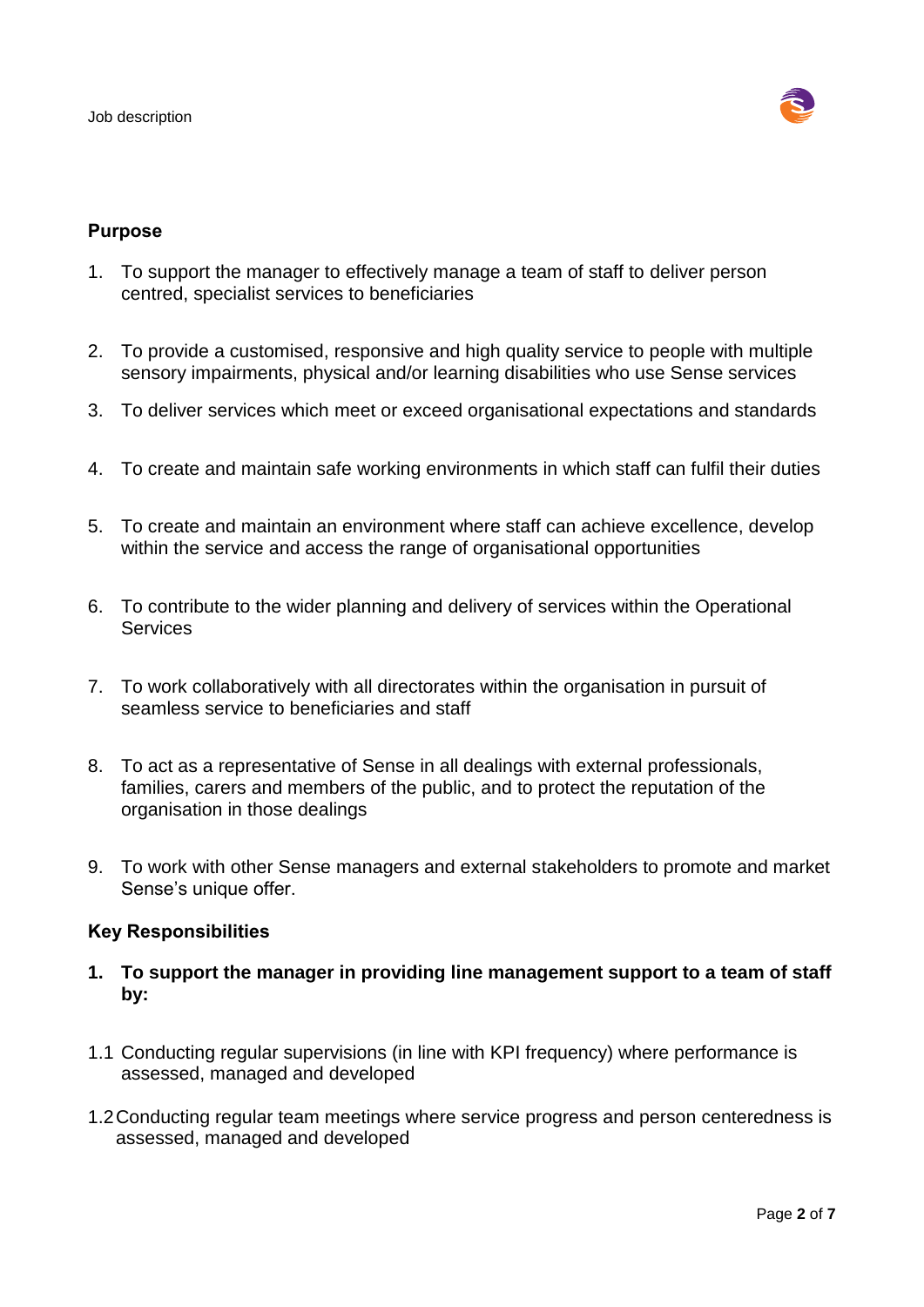

- 1.3Maintaining a team of appropriately trained staff to meet the needs of each individual using the service
- **2. To support the manager in maintaining appropriate levels of staff to meet the needs of the individuals in the service by:**
- 1.1 Planning and managing a rota
- 1.2 Managing the impact of absence
- 1.3 Inducting new starters
- **3. To support the manager to identify needs and outcomes for each individual who uses the service by:**
- 3.1 Conducting or commissioning appropriate assessments
- 3.2 Ensuring that statutory services have conducted appropriate assessments
- 3.3 Conducting person centred reviews at appropriate intervals, engaging the necessary partners
- 3.4 Translating recommendations into action by designing and delivering support plans
- 3.5 Actively engaging families and external professionals where appropriate
- **4. To support the manager to deliver services which are legally compliant in all aspects including (but not exclusively) Regulatory bodies (RQIA, CQC, Ofsted), Health and Safety legislation, Mental Capacity Act, POVA by:**
- 4.1 Maintaining up to date knowledge of all aspects of compliance
- 4.2 Contributing to the design of organisational systems which guarantee compliance
- 4.3 Maintaining systems which guarantee compliance
- 4.4 To ensure the safeguarding of individuals in our care by adhering to our policies and procedures, acting on concerns raised, and reporting as required.
- 4.5 To ensure that staff are trained and competent in line with policies and procedures.
- **5. To support the manager to deliver services that meet or exceed Sense's organisational standards by:**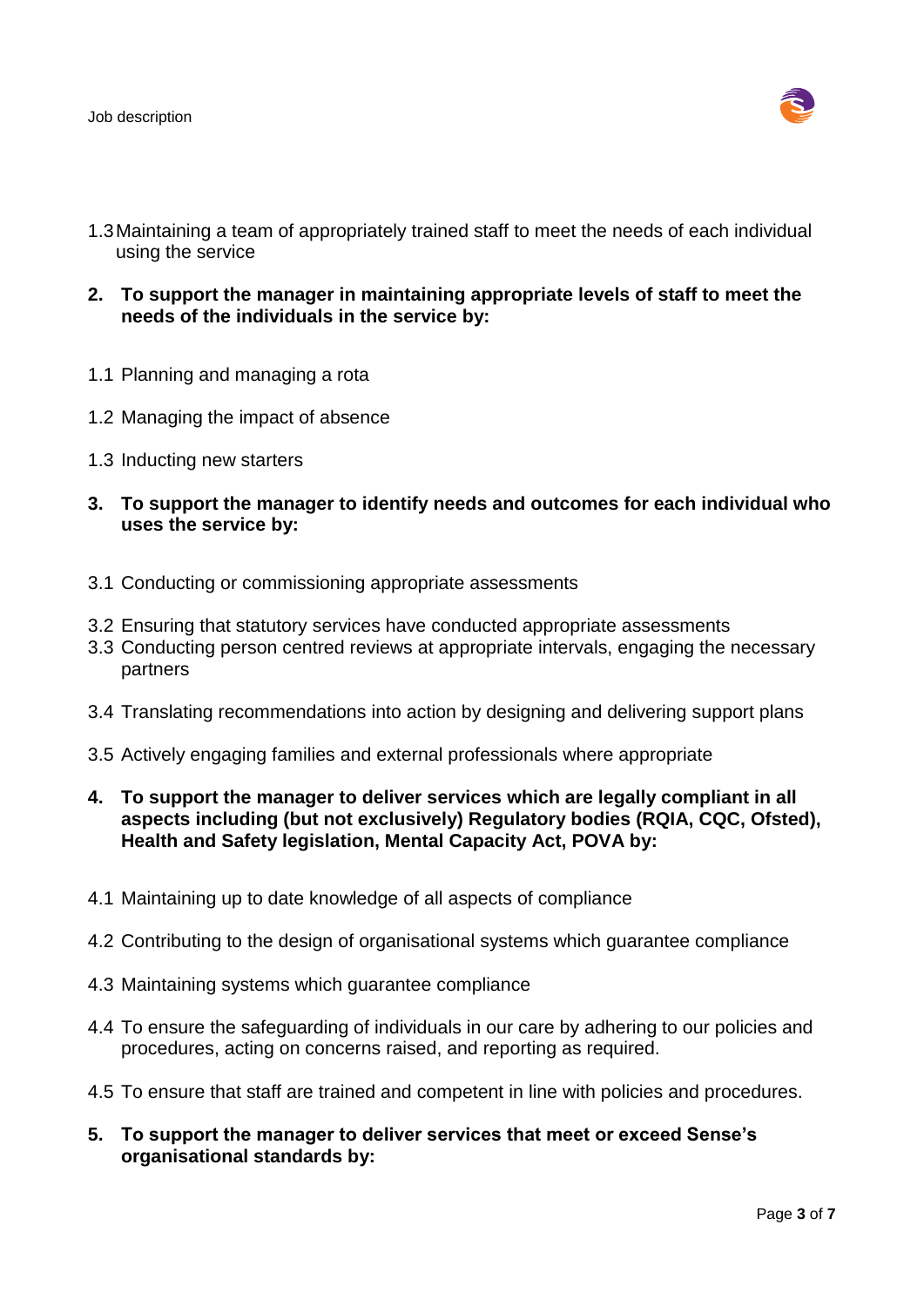

- 5.1 Delivering services to KPIs set within the Operational Services
- 5.2 Contributing to the organisational audit of the service and responding to recommendations
- **6. To contribute to a 24 hour on call system on a rota basis, covering a range of services in a specified area**
- **7. To work flexibly across a 7 day rota, including evenings, nights and weekend**
- **8. Any other duties commensurate with the nature and grade of the role**

**Compiled April 2015**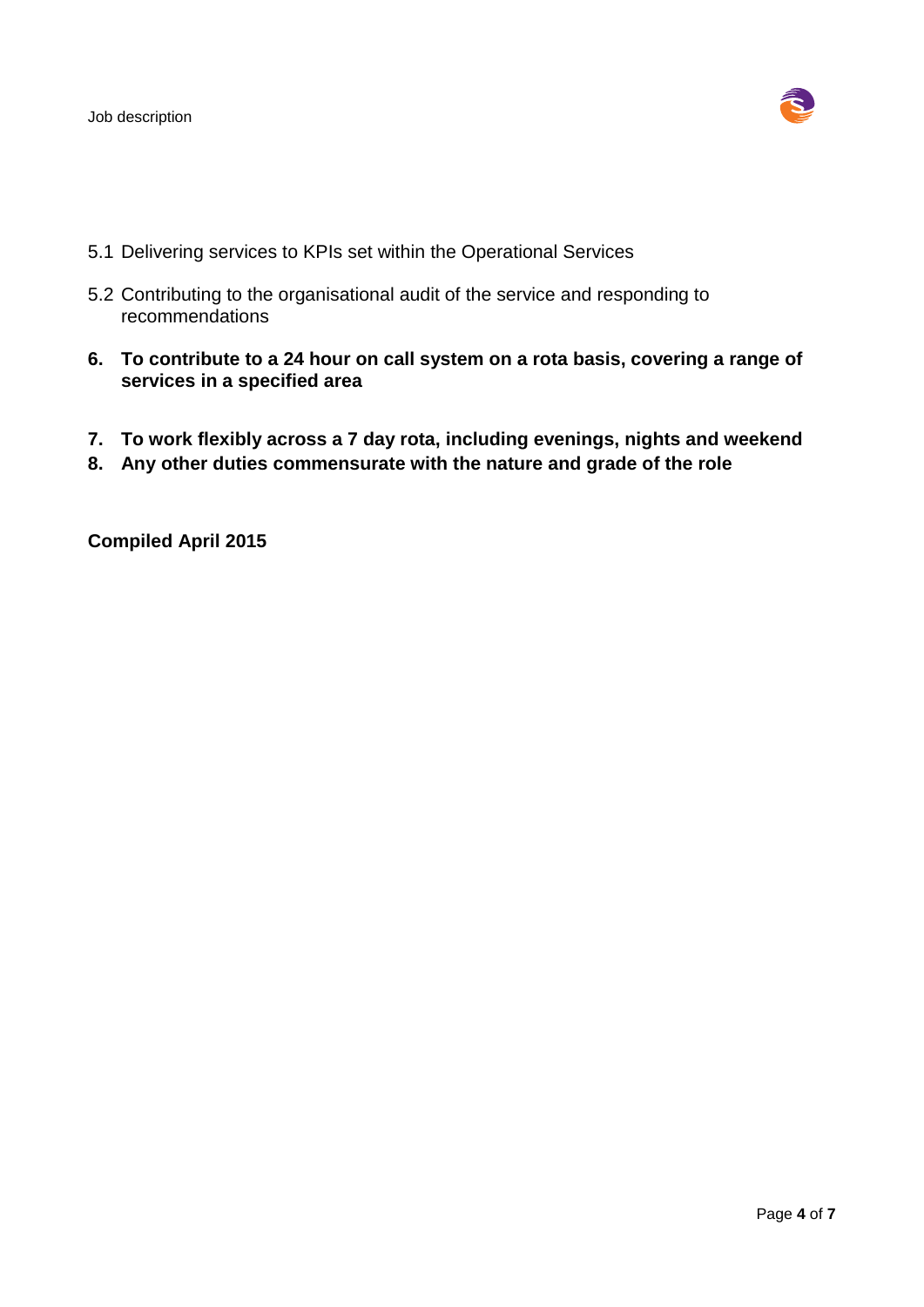

# **Person Specification**

# **Deputy Manager – Level One**

This section outlines the experience, knowledge, skills and abilities the job holder needs in order to fulfil the requirements of the post. Essential criteria are those which the job holder must have in order to do the job. Desirable criteria are those qualities that would be either useful, or an advantage or those which the jobholder can be trained to do.

Please use the 'additional information' section of the application form to evidence how you meet the essential criteria as well as how your practice reflects the I statements.

| <b>Education and Training</b>                                                                                                                 |                                                                                                                                                      |  |
|-----------------------------------------------------------------------------------------------------------------------------------------------|------------------------------------------------------------------------------------------------------------------------------------------------------|--|
| <b>Essential Criteria</b>                                                                                                                     | <b>Desirable Criteria</b>                                                                                                                            |  |
| Willing to work towards BSL level one or                                                                                                      | Management qualification or relevant                                                                                                                 |  |
| comparable sign vocabulary                                                                                                                    | degree                                                                                                                                               |  |
| In addition to the above Deputies<br>within an education setting require:<br>Preparing to Teach in the Lifelong<br>learning Sector (PTLLS) or | Willing to work towards a Level 5<br>Leadership and Management in Health<br>& Social Care Diploma or equivalent; or<br>Accredited Intervener course. |  |
| Level 3 Award in Education & Training<br>and Learning in schools; or<br>Relevant professional teaching<br>qualification;                      |                                                                                                                                                      |  |
| ICT literate and able to use MS Office<br>and a range of databases                                                                            |                                                                                                                                                      |  |
| Numeracy and literacy skills and able to<br>develop those skills in others                                                                    |                                                                                                                                                      |  |

| <b>Achievements and Experience</b>                                                                     |                                                                                             |  |
|--------------------------------------------------------------------------------------------------------|---------------------------------------------------------------------------------------------|--|
| <b>Essential Criteria</b>                                                                              | <b>Desirable Criteria</b>                                                                   |  |
| Substantial experience of providing                                                                    | Experience of managing misconduct,                                                          |  |
| support and personal care                                                                              | grievances and performance issues                                                           |  |
| Experience of maintaining up to date and<br>accurate records and report writing                        | Experience of successfully working<br>within internal and external compliance<br>frameworks |  |
| Experience of planning and delivering a<br>range of learning activities or access to<br>opportunities. |                                                                                             |  |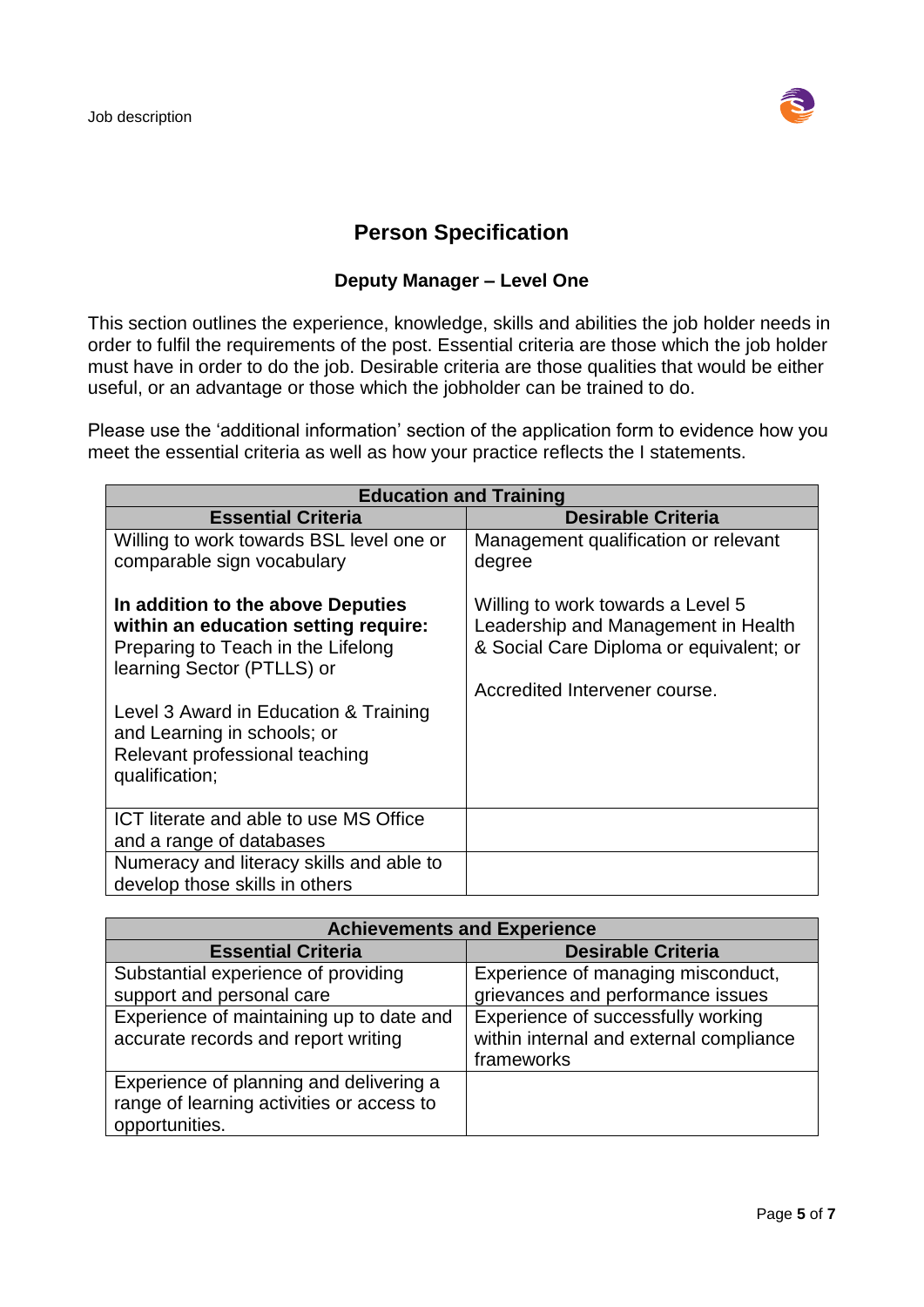

| Proven experience of taking a            |  |
|------------------------------------------|--|
| coordinating role in everyday activities |  |
| when necessary                           |  |
| Experience of supervising and line       |  |
| managing staff in accordance with policy |  |
| and legislation                          |  |
| Experience of dealing with difficult and |  |
| challenging situations safely            |  |
| Experience of advocating the best        |  |
| interests of individuals                 |  |

| <b>Skills &amp; Abilities</b>              |                           |  |
|--------------------------------------------|---------------------------|--|
| <b>Essential Criteria</b>                  | <b>Desirable Criteria</b> |  |
| A proven commitment and ability to work    |                           |  |
| in accordance with the I statements in all |                           |  |
| dealings                                   |                           |  |
| Able to communicate in a variety of        |                           |  |
| methods                                    |                           |  |
| Able to work effectively as part of a team |                           |  |
| Able to work autonomously on your own      |                           |  |
| initiative with little direction           |                           |  |
| A proven commitment to equality and        |                           |  |
| diversity                                  |                           |  |
| Ability to influence external stakeholders |                           |  |
| and promote Sense's unique offer to        |                           |  |
| others.                                    |                           |  |

#### **The "I" statements detail essential behaviours that we value at Sense. "I" Statements apply to staff, trustees and people who use the services.**

#### **Behaviours**

- I will be honest and open
- I will listen to others
- I will respect others
- I will participate and contribute
- I will take informed risk
- I will find things to celebrate
- I will understand and respond
- No decision about me without me

#### **Frontline Leader Key Competencies**

This job description aligns with the frontline leader key competencies, including the following examples: